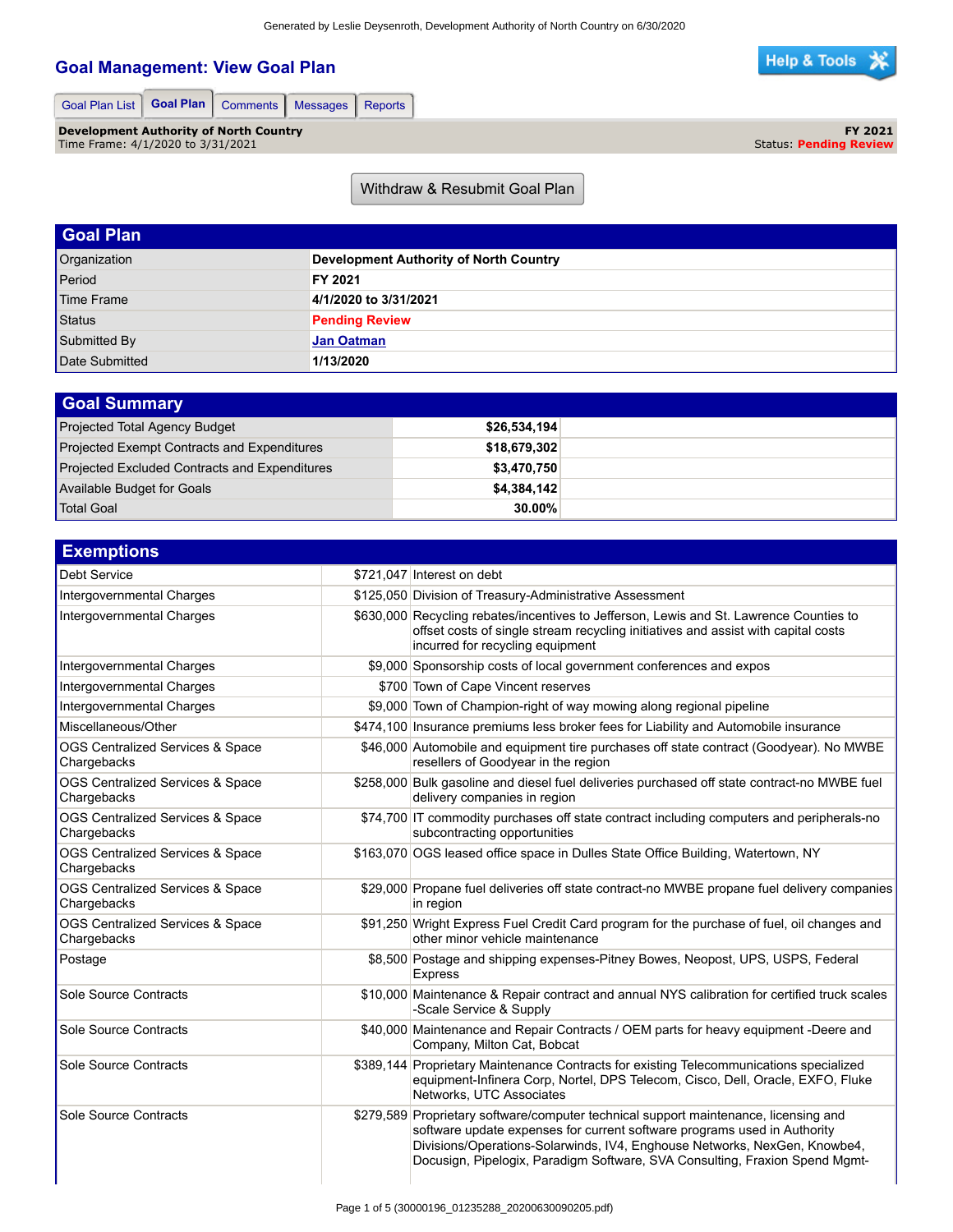Generated by Leslie Deysenroth, Development Authority of North Country on 6/30/2020

|                                 |              | eRequester, Zoho Corp, Bamboo HR, Portfol Software, RTB-OnBase, Scadatek,<br>Win-911 Software, VHB Engineering, Waypoint Technology Group, Evo Studios.                                                                                                                                                                                                                                                                                                                                                                                                                                                                                                     |
|---------------------------------|--------------|-------------------------------------------------------------------------------------------------------------------------------------------------------------------------------------------------------------------------------------------------------------------------------------------------------------------------------------------------------------------------------------------------------------------------------------------------------------------------------------------------------------------------------------------------------------------------------------------------------------------------------------------------------------|
| <b>Staff Expenses</b>           |              | \$11,020 125 Fees, 105 Fees, Cobra administration-Benefit Services Group                                                                                                                                                                                                                                                                                                                                                                                                                                                                                                                                                                                    |
| <b>Staff Expenses</b>           |              | \$3,967 Disability insurance-First Unum                                                                                                                                                                                                                                                                                                                                                                                                                                                                                                                                                                                                                     |
| <b>Staff Expenses</b>           |              | \$12,125 Dues, Memberships, Subscriptions to Job Related Professional<br>Organizations/Publications-NYS Assn for Reduction, Reuse & Recycling, Rural<br>Water Assn, Jefferson County Highway Assn, Fort Drum Regional Liaison Org,<br>North Country Alliance Local Development Corp, NYS Economic Dev., Points North<br>Housing Coalition, NYS Rural Housing Coalition, North Country Human Resources,<br>Society for Human Resources, NYS Dept of Ag & Markets, NYS Assn of Solid<br>Waste Mgmt, Solid Waste Assn of North America, Greater Watertown Chamber of<br>Commerce, St. Lawrence County Chamber of Commerce, Lewis County Chamber of<br>Commerce |
| <b>Staff Expenses</b>           |              | \$943,311 Employee and Retiree health insurance premiums and prescription coverage<br>premiums-Excellus Health Plan, Simply Prescriptions                                                                                                                                                                                                                                                                                                                                                                                                                                                                                                                   |
| <b>Staff Expenses</b>           |              | \$15,375 Employee physicals, drug screening, on the job injuries-Occupational Medicine                                                                                                                                                                                                                                                                                                                                                                                                                                                                                                                                                                      |
| <b>Staff Expenses</b>           |              | \$7,080,693 Employee Wages-\$6,568,644<br>FICA-\$502,049<br>Unemployment-\$10,000                                                                                                                                                                                                                                                                                                                                                                                                                                                                                                                                                                           |
| <b>Staff Expenses</b>           |              | \$898,305 NYS Pension expense for employees -NYSERS                                                                                                                                                                                                                                                                                                                                                                                                                                                                                                                                                                                                         |
| <b>Staff Expenses</b>           |              | \$10,570 Parking space rental (American Legion) for employees working at the Dulles State<br>Office Building, parking space rental for employees in the Dulles State Office<br>Building garage, employee ID cards and other misc employee expenses                                                                                                                                                                                                                                                                                                                                                                                                          |
| <b>Staff Expenses</b>           |              | \$59,500 Staff Training & Development-Safety training, defensive driving, computer training,<br>leadership training, professional conferences and seminars                                                                                                                                                                                                                                                                                                                                                                                                                                                                                                  |
| <b>Staff Expenses</b>           |              | \$49,000 Third Party Temporary Staffing/Labor-Cortech                                                                                                                                                                                                                                                                                                                                                                                                                                                                                                                                                                                                       |
| <b>Staff Expenses</b>           |              | \$230,773 Workers Compensation Insurance-The State Insurance Fund/Lovell                                                                                                                                                                                                                                                                                                                                                                                                                                                                                                                                                                                    |
| Taxes, Fines, Fees & Assessment |              | \$1,200 Credit card processing fees                                                                                                                                                                                                                                                                                                                                                                                                                                                                                                                                                                                                                         |
| Taxes, Fines, Fees & Assessment |              | \$10,100 Filing fees-Telecom mandatory local number portability filing fees                                                                                                                                                                                                                                                                                                                                                                                                                                                                                                                                                                                 |
| Taxes, Fines, Fees & Assessment |              | \$894,027 Host Community Benefits-Contractual obligation paid to the Town of Rodman and<br>Watertown City School District                                                                                                                                                                                                                                                                                                                                                                                                                                                                                                                                   |
| Taxes, Fines, Fees & Assessment |              | \$1,300,000 NYS DOT Right of Way Fee - Telecommunications-Fiber cable                                                                                                                                                                                                                                                                                                                                                                                                                                                                                                                                                                                       |
| Taxes, Fines, Fees & Assessment |              | \$11,000 Regulatory permit fees-SPDES, Bulk Petroleum Storage, 364 Permit, Title V,<br>building permit fees                                                                                                                                                                                                                                                                                                                                                                                                                                                                                                                                                 |
| Taxes, Fines, Fees & Assessment |              | \$47,257 Trustee Fees-Comerica                                                                                                                                                                                                                                                                                                                                                                                                                                                                                                                                                                                                                              |
| Taxes, Fines, Fees & Assessment |              | \$7.500 Trustee Fees-The Bank of New York                                                                                                                                                                                                                                                                                                                                                                                                                                                                                                                                                                                                                   |
| <b>Telephones</b>               |              | \$78,420 Landline and Cell phone expenses-Verizon, Frontier, TDS Telecom, Creg Systems,<br>Paetec, Verizon Wireless                                                                                                                                                                                                                                                                                                                                                                                                                                                                                                                                         |
| <b>Travel Reimbursements</b>    |              | \$103,137 Employee and Board of Directors Travel Reimbursements for mileage, meals,<br>lodging, and other relevant reimbursable expenses                                                                                                                                                                                                                                                                                                                                                                                                                                                                                                                    |
| <b>Tuition Reimbursements</b>   |              | \$3,000 Employee tuition reimbursement-continuing education                                                                                                                                                                                                                                                                                                                                                                                                                                                                                                                                                                                                 |
| <b>Utilities</b>                |              | \$183,348 Co-location expense-Telecommunications-Frontier Citizens Comm of NY, Wholesale<br>Carrier Services, Windstream, Level 3 Communications, TVC Albany, Windstream<br>KDL, Cable Communications of Willsboro                                                                                                                                                                                                                                                                                                                                                                                                                                          |
| <b>Utilities</b>                |              | \$24,696 Conduit lease-Telecommunications-Niagara Mohawk, Verizon                                                                                                                                                                                                                                                                                                                                                                                                                                                                                                                                                                                           |
| <b>Utilities</b>                |              | \$13,480 Internet services-Time Warner Cable Road Runner, Westelcom                                                                                                                                                                                                                                                                                                                                                                                                                                                                                                                                                                                         |
| <b>Utilities</b>                |              | \$156,000 Natural Gas and Electricity-National Grid                                                                                                                                                                                                                                                                                                                                                                                                                                                                                                                                                                                                         |
| <b>Utilities</b>                |              | \$627,152 Offnet Circuit Lease-Telecommunications-Primelink, SLIC Networks, Cable<br>Communications of Willsboro, Cogent Communications, Crown Point Network<br>Technologies, Fibertech Holdings, Mohawk Networks, Northland Networks,<br>Syracuse Metronet, Time Warner Cable, NYSERNET, org Westelcom, Windstream<br><b>KDL</b>                                                                                                                                                                                                                                                                                                                           |
| Utilities                       |              | \$329,979 Pole Attachment Fees-Telecommunications-Chazy Westport Communications, TDS<br>Edwards Telephone Co, Township Telephone Co, Frontier Communications,<br>NYSEG, Niagara Mohawk, Verizon                                                                                                                                                                                                                                                                                                                                                                                                                                                             |
| <b>Utilities</b>                |              | \$1,370,276 Sewage Treatment and leachate disposal-City of Watertown                                                                                                                                                                                                                                                                                                                                                                                                                                                                                                                                                                                        |
| <b>Utilities</b>                |              | \$80,000 Underground locating services-Premier Utility Locating, Dig Safely                                                                                                                                                                                                                                                                                                                                                                                                                                                                                                                                                                                 |
| <b>Utilities</b>                |              | \$765,941 Water Treatment and Municipal Water purchases-City of Watertown, T of Cape<br>Vincent, V of Cape Vincent                                                                                                                                                                                                                                                                                                                                                                                                                                                                                                                                          |
| <b>Total Exemptions:</b>        | \$18,679,302 |                                                                                                                                                                                                                                                                                                                                                                                                                                                                                                                                                                                                                                                             |

 **Exclusions**

Business Services (e.g. copying, advertising,  $\vert$  \$86,250 Local Multi Media for advertising, includes local newspapers, television stations,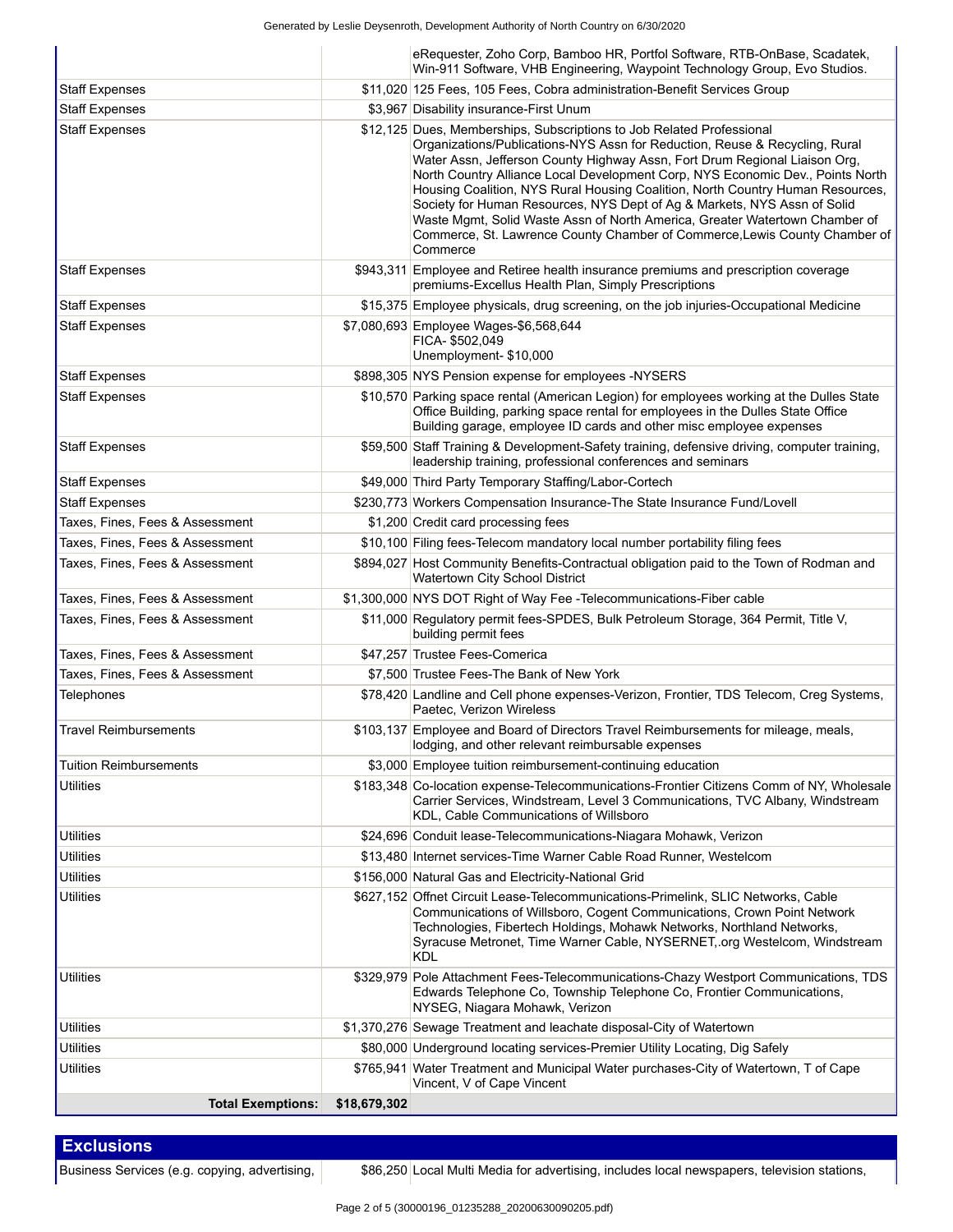| <b>Total Exclusions:</b>                                                       | \$3,470,750 |                                                                                                                                                                                                                                                                                                                                                                                                                                                                                                                                                                                                                                                                                                                                                                                                                             |
|--------------------------------------------------------------------------------|-------------|-----------------------------------------------------------------------------------------------------------------------------------------------------------------------------------------------------------------------------------------------------------------------------------------------------------------------------------------------------------------------------------------------------------------------------------------------------------------------------------------------------------------------------------------------------------------------------------------------------------------------------------------------------------------------------------------------------------------------------------------------------------------------------------------------------------------------------|
| Wholesale/Retail Goods (e.g. hospital<br>supplies, office products, equipment) |             | \$1,000,000 Specialized equipment-Telecommunications. Standardized telecommunications<br>DMDW equipment-must be able to communicate with existing equipment (Infinera)                                                                                                                                                                                                                                                                                                                                                                                                                                                                                                                                                                                                                                                      |
| Wholesale/Retail Goods (e.g. hospital<br>supplies, office products, equipment) |             | \$1,115,000 Specialized equipment (Solid Waste Management Facility) Wheel loader, hydraulic<br>excavator, main snow blower, Cyncom camera, RC slope mower. Commodity<br>purchases-no subcontracting opportunities.                                                                                                                                                                                                                                                                                                                                                                                                                                                                                                                                                                                                          |
| Wholesale/Retail Goods (e.g. hospital<br>supplies, office products, equipment) |             | \$97,000 Bulk delivery of sodium hypochlorite. -Slack Chemical. This was bid out and only 1<br>bid was received. This material is delivered in bulk to the Warneck pump station in<br>Watertown for disinfection in the wastewater treatment process. Proximity to the<br>area for delivery purposes is the limiting factor for other vendor participation in<br>supplying this chemical. The handling and transportation of this chemical is<br>regulated, so there are no MWBE subcontracting opportunities.                                                                                                                                                                                                                                                                                                              |
| Special Trade Contractors (e.g. plumbing,<br>heating, surveying)               |             | \$300,000 Telecommunications small builds-This contract was bid out and MWBEs were<br>solicited. No MWBEs responded to the bid. The contract is predominantly for<br>specialized labor to provide interconnections throughout the Authority's<br>telecommunications network to local municipalities and businesses. Individually, the<br>projects are small but were formally bid in aggregate to obtain fixed pricing to keep<br>costs down for the local municipalities and businesses. the labor is specialized and<br>requires knowledge and experience with telecommunications regulations and<br>protocol. Larger individual projects are bid separately and are not included under this<br>contract. Due to the geographical location and uniqueness of the industry, there are<br>not subcontracting opportunities. |
| Special Trade Contractors (e.g. plumbing,<br>heating, surveying)               |             | \$205,000 Emergency Restoration and Maintenance of Telecommunications Network. This<br>contract was bid out and MWBE's were solicited. No MWBEs responded to the bid.<br>The contract is predominantly specialized labor for emergency restoration and<br>maintenance of a telecommunications network in the North Country and requires<br>appropriate telecommunications personnel and equipment and the construction<br>must conform to utility, municipality, highway department, public works, NESC,<br>OSHA and DANC codes and specifications. Response time is critical and the<br>contract requires a physical presence in the region, therefore these jobs do not lend<br>themselves to subcontracting opportunities.                                                                                               |
| <b>Services</b>                                                                |             | \$75,000 Residential Household Hazardous Waste Collection events-very limited number of<br>qualified, licensed firms to perform this service due to required special permits,<br>liability, insurance, licenses. Highly regulated. No MWBE subcontracting<br>opportunities                                                                                                                                                                                                                                                                                                                                                                                                                                                                                                                                                  |
| Services                                                                       |             | \$90,000 Regional Tire Recycling program-costs associated with the recycling of tires in<br>Jefferson, Lewis and St. Lawrence Counties. No MWBE subcontracting<br>opportunities                                                                                                                                                                                                                                                                                                                                                                                                                                                                                                                                                                                                                                             |
| Services                                                                       |             | \$350,000 Mattress Recycling- costs associated with the Authority's mattress recycling<br>programs in Jefferson, Lewis and St. Lawrence Counties. Triad Recycling is the only<br>NYS licensed mattress recycling center in NYS. No MWBE subcontracting<br>opportunities                                                                                                                                                                                                                                                                                                                                                                                                                                                                                                                                                     |
| Services                                                                       |             | \$7,500 Hard Cover Book Debinding for recycling hard books. Costs associated with the<br>Authority's hard cover book recycling program. Specialized piece of equipment that<br>requires OEM parts.                                                                                                                                                                                                                                                                                                                                                                                                                                                                                                                                                                                                                          |
| Services                                                                       |             | \$120,000 E-waste recycling and CRT disposal costs. Only a few NYS licensed, permitted e-<br>waste recycling facilities in New York. Highly regulated. No MWBE subcontracting<br>opportunities.                                                                                                                                                                                                                                                                                                                                                                                                                                                                                                                                                                                                                             |
| Services                                                                       |             | \$25,000 Agricultural Plastics Recycling. Costs associated with the Authority's Ag Plastics<br>recycling program. Specialized piece of equipment. No MWBE subcontracting<br>opportunities                                                                                                                                                                                                                                                                                                                                                                                                                                                                                                                                                                                                                                   |
| secretarial, janitorial)                                                       |             | radio, websites used for the Authority's recycling public education campaign,<br>sponsored household hazardous waste collection events and other Authority<br>advertising needs                                                                                                                                                                                                                                                                                                                                                                                                                                                                                                                                                                                                                                             |

## **Goal Details**

| Category                             | <b>Goal Type</b> | <b>Projected</b><br>Prime % | <b>Projected</b><br>Sub % | Projected<br>Total % | Category Amount (\$)<br>(must sum to Available)<br><b>Budget for Goals amount)</b> |
|--------------------------------------|------------------|-----------------------------|---------------------------|----------------------|------------------------------------------------------------------------------------|
| C: Commodities                       | <b>MBE</b>       | $9.00\%$                    | $0.00\%$                  | $9.00\%$             | \$900,050                                                                          |
|                                      | <b>WBE</b>       | 18.00%                      | $3.00\%$                  | 21.00%               |                                                                                    |
| <b>ICC: Construction Consultants</b> | <b>MBE</b>       | $0.00\%$                    | $9.00\%$                  | $9.00\%$             | \$2,923,685                                                                        |
|                                      | <b>WBE</b>       | 5.00%                       | 16.00%                    | 21.00%               |                                                                                    |
| <b>CN: Construction</b>              | <b>MBE</b>       | $0.00\%$                    | $0.00\%$                  | $0.00\%$             | \$0                                                                                |
|                                      | <b>WBE</b>       | $0.00\%$                    | $0.00\%$                  | $0.00\%$             |                                                                                    |
| SC: Services/Consultants             | <b>MBE</b>       | 1.00%                       | $8.00\%$                  | $9.00\%$             | \$560,408                                                                          |
|                                      | <b>WBE</b>       | $9.00\%$                    | 12.00%                    | 21.00%               |                                                                                    |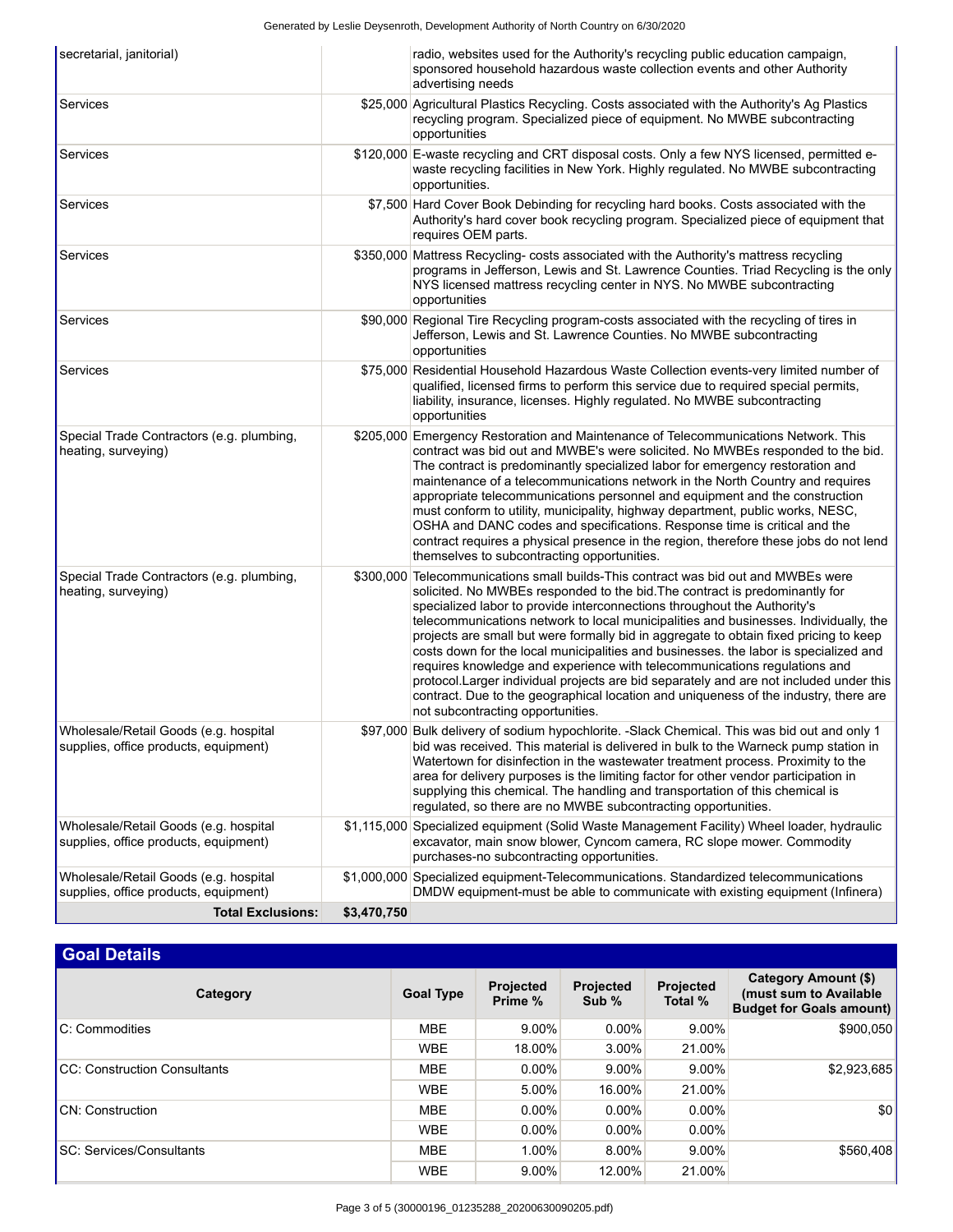Generated by Leslie Deysenroth, Development Authority of North Country on 6/30/2020

| <b>Total</b> | <b>MBE</b> | $.98\%$ | 7.02%  | $9.00\%$ | \$4.384.143 |
|--------------|------------|---------|--------|----------|-------------|
|              | <b>WBE</b> | 8.18%   | 12.82% | 21.00%   |             |

| <b>Goal Plan Documents</b>                               |                                                                                   |                                                                                                                                        |  |  |
|----------------------------------------------------------|-----------------------------------------------------------------------------------|----------------------------------------------------------------------------------------------------------------------------------------|--|--|
| <b>Agency Overview</b>                                   | $\begin{bmatrix} 1 & \mathbf{I} \\ 0 & \mathbf{I} \end{bmatrix}$ (PDF, 85.52 KB)  | Agency Overview.pdf                                                                                                                    |  |  |
|                                                          |                                                                                   | Filename: Agency_Overview_20200113120204_8313.pdf                                                                                      |  |  |
|                                                          |                                                                                   | Agency overview                                                                                                                        |  |  |
| Description of Procurement Strategy                      | $\begin{bmatrix} 1 & \mathbf{I} \\ 0 & \mathbf{I} \end{bmatrix}$ (PDF, 4.51 KB)   | V. New Initiatives.pdf                                                                                                                 |  |  |
|                                                          |                                                                                   | Filename: V._New_Initiatives_20200113120618_0031.pdf                                                                                   |  |  |
|                                                          |                                                                                   | new initiatives                                                                                                                        |  |  |
| Boilerplate Language                                     | $\begin{bmatrix} 1 & \mathbf{I} \\ 0 & \mathbf{I} \end{bmatrix}$ (PDF, 0.96 MB)   | 09.2 TEMPLATE IFB FOR COMMODITIES Last Revision 3-1-2019 Next<br>Revision.pdf                                                          |  |  |
|                                                          |                                                                                   | Filename: 09.2_TEMPLATE_IFB_FOR_COMMODITIES_Last_Revision_3-1-<br>2019_Next_Revision_20200108091657_7109.pdf                           |  |  |
|                                                          |                                                                                   | TEMPLATE IFB FOR COMMODITIES                                                                                                           |  |  |
|                                                          | $\begin{bmatrix} 1 & 1 \\ 0 & 1 \end{bmatrix}$ (PDF, 1.23 MB)                     | 09.2.1 TEMPLATE IFB FOR CONSTRUCTION Last Revision 5-16-2019 Next<br>Revision.pdf                                                      |  |  |
|                                                          |                                                                                   | Filename: 09.2.1_TEMPLATE_IFB_FOR_CONSTRUCTION_Last_Revision_5-16-<br>2019 Next Revision 20200108091743 4421.pdf                       |  |  |
|                                                          |                                                                                   | TEMPLATE IFB FOR CONSTRUCTION                                                                                                          |  |  |
|                                                          |                                                                                   | [C <sub>2</sub> ↓ (PDF, 740.95 KB) 10.02 TEMPLATE RFP Last Revision 3-1-2019 Next Revision.pdf                                         |  |  |
|                                                          |                                                                                   | Filename: 10.02_TEMPLATE_RFP_Last_Revision_3-1-<br>2019 Next Revision 20200108091807 5950.pdf                                          |  |  |
|                                                          |                                                                                   | <b>TEMPLATE RFP</b>                                                                                                                    |  |  |
|                                                          |                                                                                   | (PDF, 290.29 KB) APPENDIX A-STANDARD TERMS CONDITIONS MANDATORY CLAUSES Last<br>Revision 5-22-2019 Next Revision.pdf                   |  |  |
|                                                          |                                                                                   | Filename: APPENDIX_A-<br>STANDARD_TERMS_CONDITIONS_MANDATORY_CLAUSES_Last_Revision_5-<br>22-2019_Next_Revision_20200108091907_9618.pdf |  |  |
|                                                          |                                                                                   | STANDARD TERMS, CONDITIONS AND MANDATORY CLAUSES                                                                                       |  |  |
| Agency M/WBE Operations /<br><b>Organizational Chart</b> | $\begin{bmatrix} 1 & 1 \\ 0 & 0 \end{bmatrix}$ (PDF, 314.27 KB)                   | II. Program Changes.pdf                                                                                                                |  |  |
|                                                          |                                                                                   | Filename: II._Program_Changes_20200113120340_8167.pdf                                                                                  |  |  |
|                                                          |                                                                                   | Program changaes                                                                                                                       |  |  |
|                                                          | $\begin{bmatrix} 1 & 1 \\ 0 & 0 \end{bmatrix}$ (PDF, 15.77 KB)                    | Organizational Chart December 2019.pdf                                                                                                 |  |  |
|                                                          |                                                                                   | Filename:<br>Organizational_Chart_December_2019_20200113120416_8986.pdf                                                                |  |  |
|                                                          |                                                                                   | Organizational chart                                                                                                                   |  |  |
| <b>Outreach Efforts</b>                                  |                                                                                   | (PDF, 105.39 KB) III. Agency Specific Program Accomplishments.pdf                                                                      |  |  |
|                                                          |                                                                                   | Filename:                                                                                                                              |  |  |
|                                                          |                                                                                   | III. _Agency_Specific_Program_Accomplishments_20200113120508_5505.pdf                                                                  |  |  |
|                                                          |                                                                                   | Agency specific program accomplishments                                                                                                |  |  |
| <b>Standardized Forms</b>                                | $\begin{bmatrix} 1 & \mathbf{I} \\ 0 & \mathbf{I} \end{bmatrix}$ (PDF, 18.70 KB)  | Standardized Forms.pdf                                                                                                                 |  |  |
|                                                          |                                                                                   | Filename: Standardized_Forms_20200113120230_0508.pdf                                                                                   |  |  |
| <b>Additional Documents</b>                              | $\begin{bmatrix} 1 & \mathbf{I} \\ 0 & \mathbf{I} \end{bmatrix}$ (PDF, 211.06 KB) | I. MBE and WBE Goals.pdf                                                                                                               |  |  |
|                                                          |                                                                                   | Filename: I. MBE and WBE Goals 20200113120648 8977.pdf                                                                                 |  |  |
|                                                          |                                                                                   | MBE and WBE goals                                                                                                                      |  |  |
|                                                          | LQ + (PDF, 4.19 KB)                                                               | IV. Upcoming Conferences Workshops and-or seminars.pdf                                                                                 |  |  |
|                                                          |                                                                                   | Filename: IV. Upcoming Conferences Workshops and-<br>or_seminars_20200113120541_2616.pdf                                               |  |  |
|                                                          |                                                                                   | upcoming conferences                                                                                                                   |  |  |

## **Additional Information**